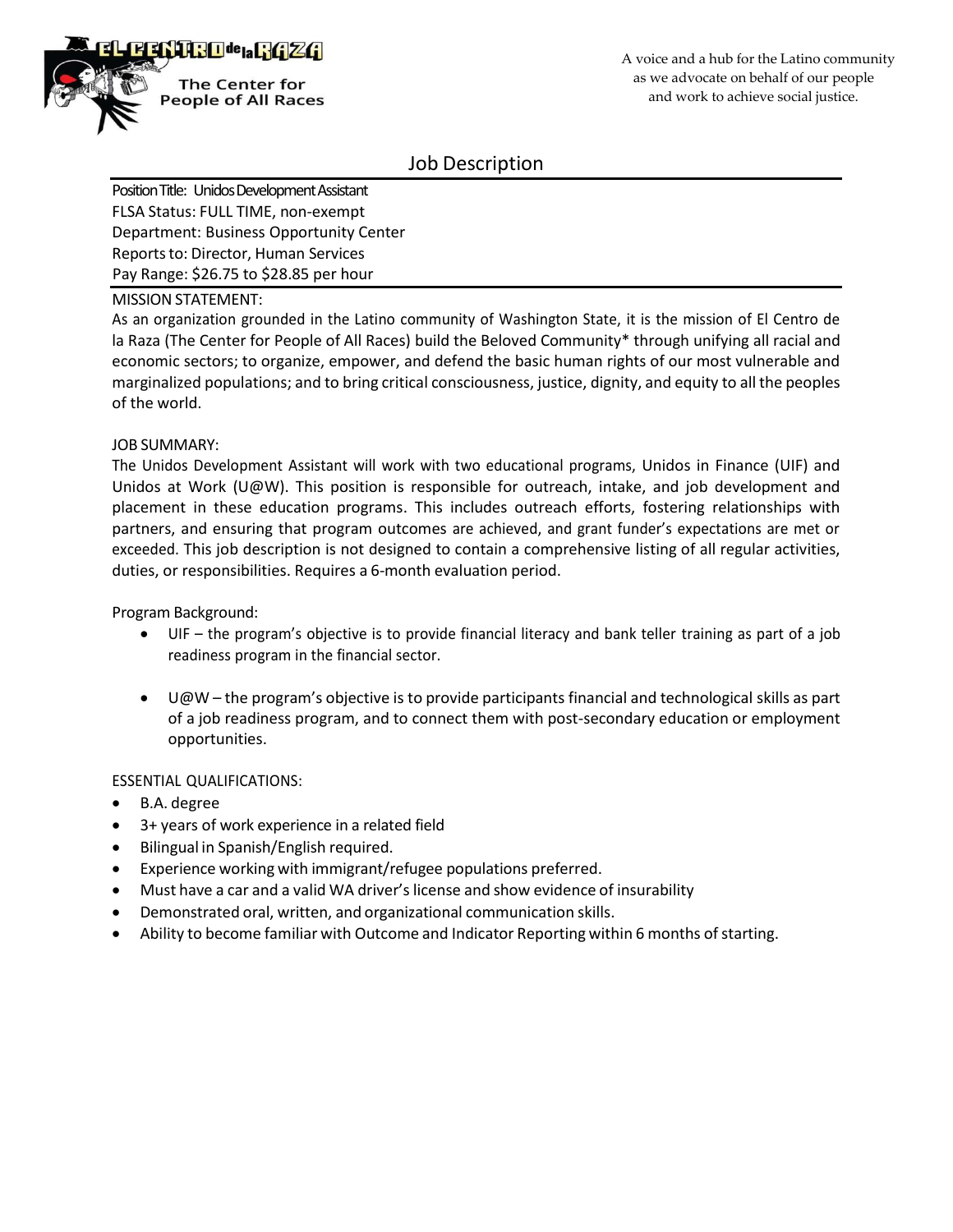ESSENTIAL FUNCTIONS:

- Establishes an outreach, recruitment, job development, and placement plan.
- Familiarize with goals, timelines, work plan matrix and checklists for both programs.
- Job responsibilities includes recruitment, interviewing, familiarizing yourself with curriculums, bank partner participation, intake job development and placement for enrolled participants.
- Work with volunteer coordinator to identify volunteers who can assist within the program.
- Track and report participant wages, wage gains, and job retention.
- Works directly with partners to ensure results and metrics are achieved, as well as providing timely reporting.
- Make referrals to navigators and other appropriate services at El Centro de la Raza programs.
- Data entry of various programs including Salesforce, flux,excel, etc.
- Attend and participate in webinars and trainings locally, regionally, and nationally.
- Performs other related duties as assigned by Director.

## WORKING CONDITIONS:

Works in a general office environment at EL Centro de la Raza. Works a minumof 40 hours per week. May require a flexible schedule.

• Remote work eligible: Hybrid - expected to work from the Federal Way office at least two days per week during pandemic period.

## PHYSICAL REQUIREMENTS:

- Ability to sit, walk, stand, bend, squat, climb, kneel, and twist on an intermittent or continuous basis
- Ability to grasp, push, pull objects such as files, file cabinet drawers, and reach overhead
- Ability to operate telephone, desktop, or laptop computer
- Ability to lift up to 25 lbs.

Equal Employment Opportunity and Accommodation Statement:

El Centro de la Raza provides equal employment opportunities to all employees and applicants for employment and prohibits discrimination and harassment of any type without regard to race, color, religion, age, sex, national origin, disability status, genetics, protected veteran status, sexual orientation, gender identity or expression, or any other characteristic protected by federal, state, or local laws.